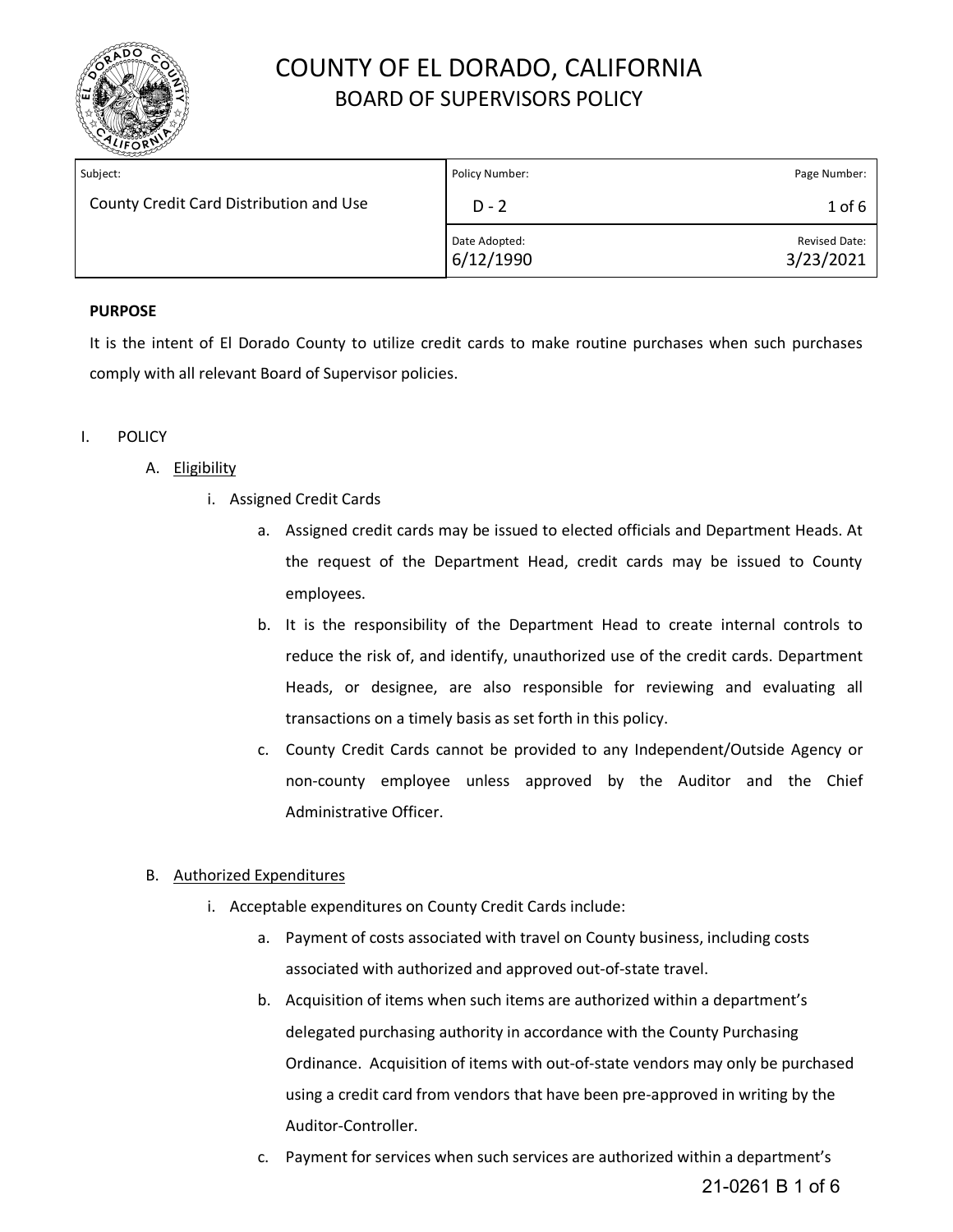

| Subject:                                | Policy Number:             | Page Number:                      |
|-----------------------------------------|----------------------------|-----------------------------------|
| County Credit Card Distribution and Use | $D - 2$                    | $2$ of 6                          |
|                                         | Date Adopted:<br>6/12/1990 | <b>Revised Date:</b><br>3/23/2021 |

delegated purchasing authority in accordance with the County Purchasing Ordinance, and when such services are provided by a vendor that has been preapproved in writing by the Auditor-Controller for credit card payments.

d. Emergency purchases as defined by the County Purchasing Ordinance.

## C. UNAUTHORIZED EXPENDITURES

- i. Commonly considered unauthorized expenditures may include, but are not limited to:
	- a. Personal expenses.
	- b. Cash withdrawals.
	- c. Items not permitted in the County Travel Policy.
	- d. Payments not authorized within County policies or State law.
	- e. Payments to out-of-state vendor without prior written approval by Auditor-Controller, with the exception of out of state credit card charges for approved travel related expenses.
	- f. Payments to vendors for services without prior written approval by Auditor-Controller.

## D. CREDIT CARDS

- i. CREDIT CARD LIMITS
	- a. Department Heads may authorize credit cards with a limit up to \$2,500 each. The Auditor-Controller may revoke the privilege of using County Credit Cards if card(s) are misused.
	- b. An increase in the credit limit may be requested in writing with justification to the Chief Administrative Officer. Upon approval of both the Chief Administrative Officer and the Auditor-Controller, the Auditor-Controller can request an increase from the Bank Card Center.
- ii. DELEGATING CREDIT CARD USAGE
	- a. Department Heads may authorize that their support staff be approved for using 21-0261 B 2 of 6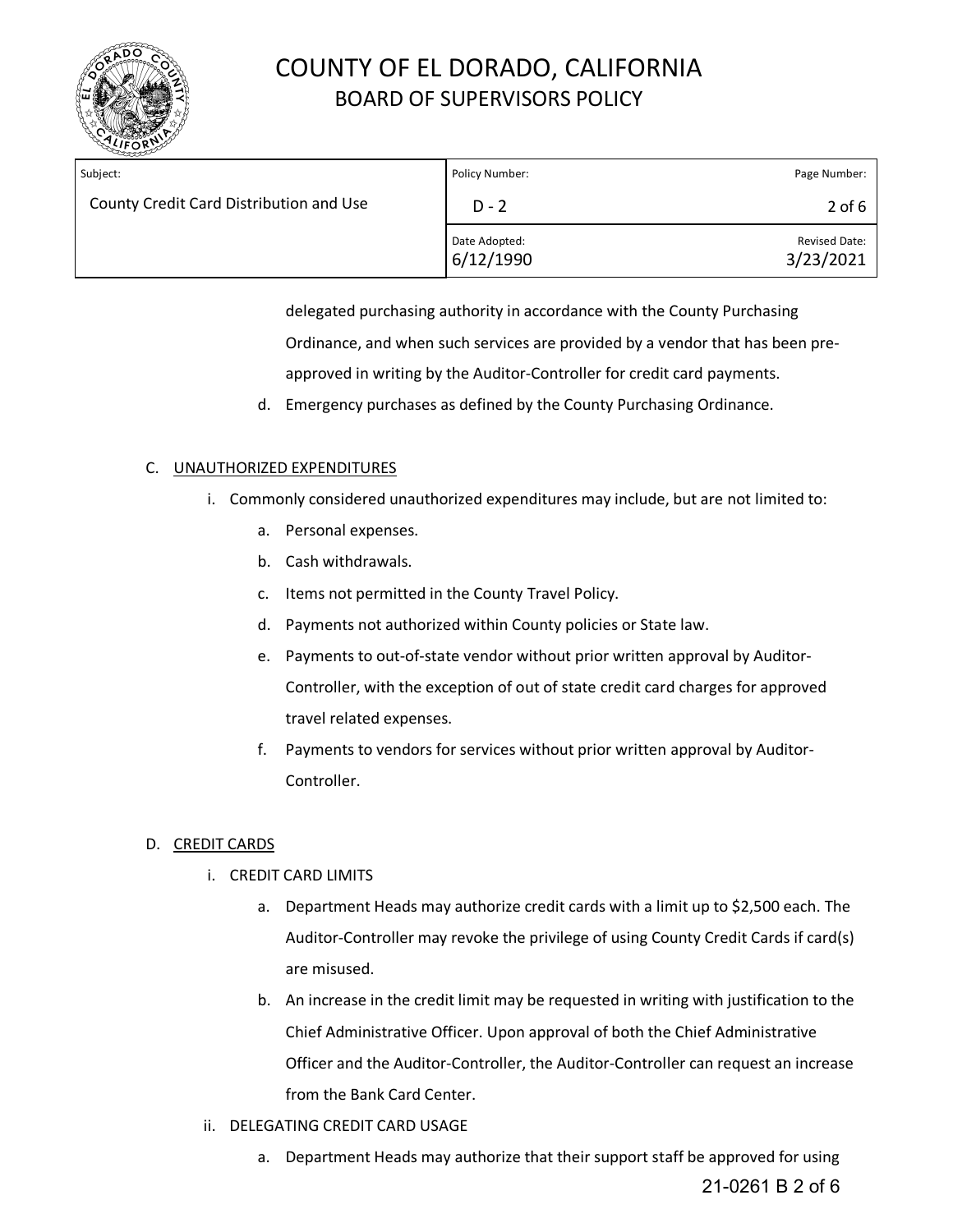

| Subject:                                | Policy Number:             | Page Number:                      |
|-----------------------------------------|----------------------------|-----------------------------------|
| County Credit Card Distribution and Use | $D - 2$                    | $3$ of 6                          |
|                                         | Date Adopted:<br>6/12/1990 | <b>Revised Date:</b><br>3/23/2021 |

the credit card on behalf of the Department Head. The Department Head is responsible for all purchases made by support staff. Department Heads, or designee, are also responsible for reviewing and evaluating all transactions on a timely basis as set forth in this policy.

### E. DEPARTMENT CONTACT

- i. Each Department Head shall be the recipient of and be held responsible for all credit cards issued to his or her department. Additionally, each Department Head shall designate one individual responsible for administering all credit cards within their department. The administration tasks include:
	- a. identifying the department's accounting codes
	- b. processing any disputed credit card charges
	- c. make every reasonable effort to ensuring all transactions are submitted to the Auditor-Controller no later than 45 calendar days from the transaction date.

#### II. PROCEDURES

#### A. PAYMENT PROCEDURES

The Auditor-Controller is responsible for initiating prompt payments for all credit card activity.

#### B. REIMBURSEMENT PROCEDURES

- i. The Auditor-Controller will forward credit card statements to a designated contact in each department. Departments will be responsible for accounting for all transactions as soon as practical and every effort will be made to process within 45 calendar days of receipt of the credit card statements from the Auditor-Controller.
- ii. Transactions are required to be submitted to the Auditor-Controller as directed below. Upon approval by the Auditor-Controller, credit card transactions will be posted in as timely a manner as possible and department's appropriations will be charged and the credit card revolving fund will be replenished.
- C. DISPUTED CHARGES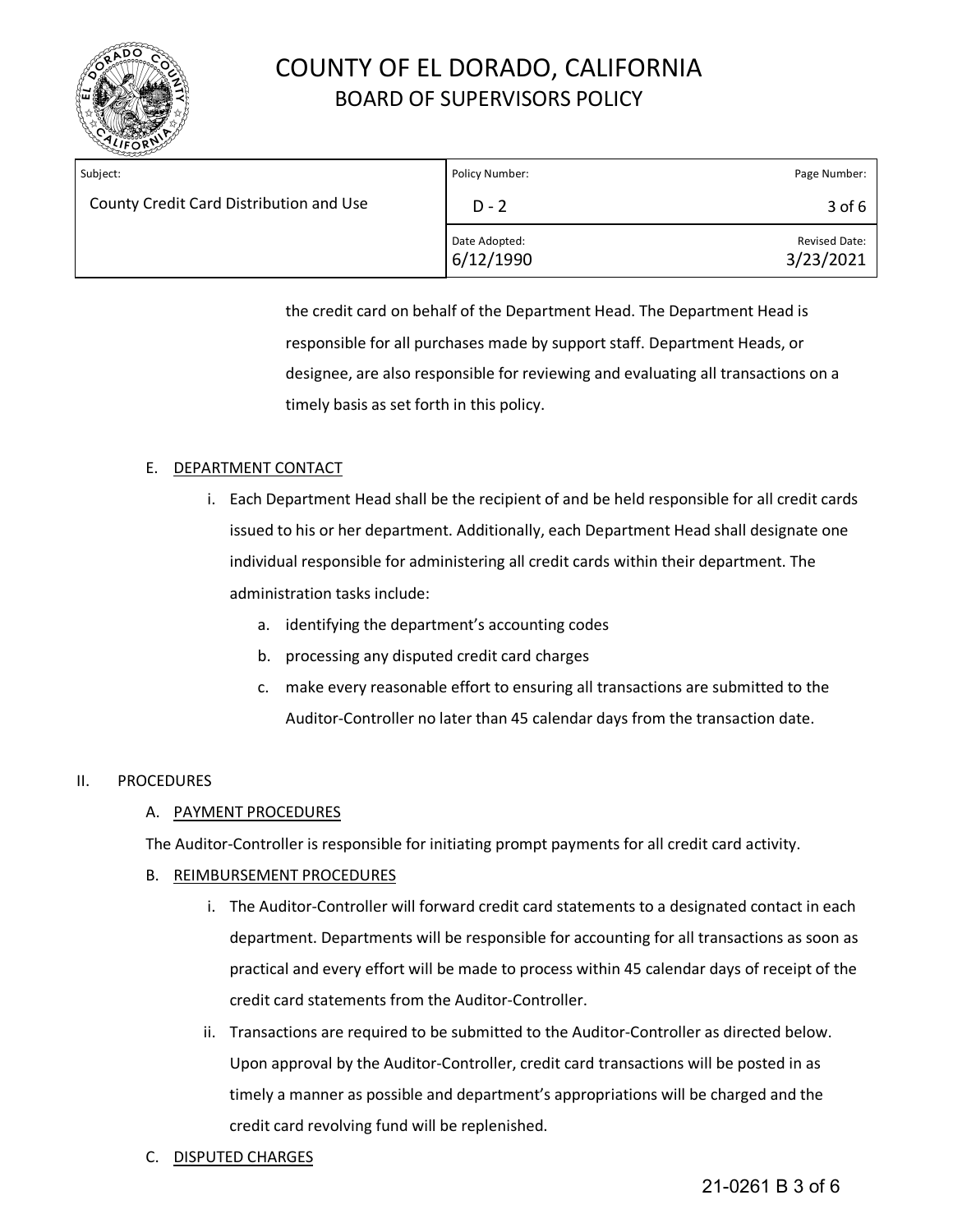

| Subject:                                | Policy Number:             | Page Number:                      |
|-----------------------------------------|----------------------------|-----------------------------------|
| County Credit Card Distribution and Use | $D - 2$                    | 4 of 6                            |
|                                         | Date Adopted:<br>6/12/1990 | <b>Revised Date:</b><br>3/23/2021 |

- i. Each department is responsible for disputing any questionable credit card charge within 45 days from the transaction date. Each dispute notification is required to be submitted in writing directly to the Auditor-Controller's Office. Details should include copies of all communication with the vendor. The Auditor-Controller's Office will submit all documentation to the Bank Card Center for processing.
- ii. If a department doesn't dispute a questionable credit card charge within the time required by this policy and the Bank Card Center in order to receive a credit, the charge will be viewed as an unauthorized purchase.

#### D. JUSTIFICATION STATEMENTS

All credit card transactions are required to be reviewed by the Department Head or designee. All transactions are required to be submitted to the Auditor-Controller's Office within 45 days of the transaction date. Supporting documentation shall include:

- i. The Auditor-Controller may require an explanation including the following details:
	- a. The purpose of the expense in relation to County business including the names of each participant as long as providing the name does not result in violating confidentially requirements.
	- b. The date on which the expense was incurred.
	- c. The exact amount of the expense.
- ii. A copy of the itemized receipt or invoice documenting the detail of items purchased is required.
	- a. Any user of a County Credit Card is responsible to obtain and retain all itemized charge slips and/or invoices as a record of the transaction.
	- b. If the Cardholder's copy of charge slip is not available, the department must first request a copy of an itemized receipt from the vendor. If vendor doesn't provide a copy of the receipt, the department may request that the Auditor Controllers Office obtain one from the Bank Card Center. If any service charges are incurred for obtaining a copy of a receipt, the Cardholder or responsible party, may be requested to reimburse the County for such service charge.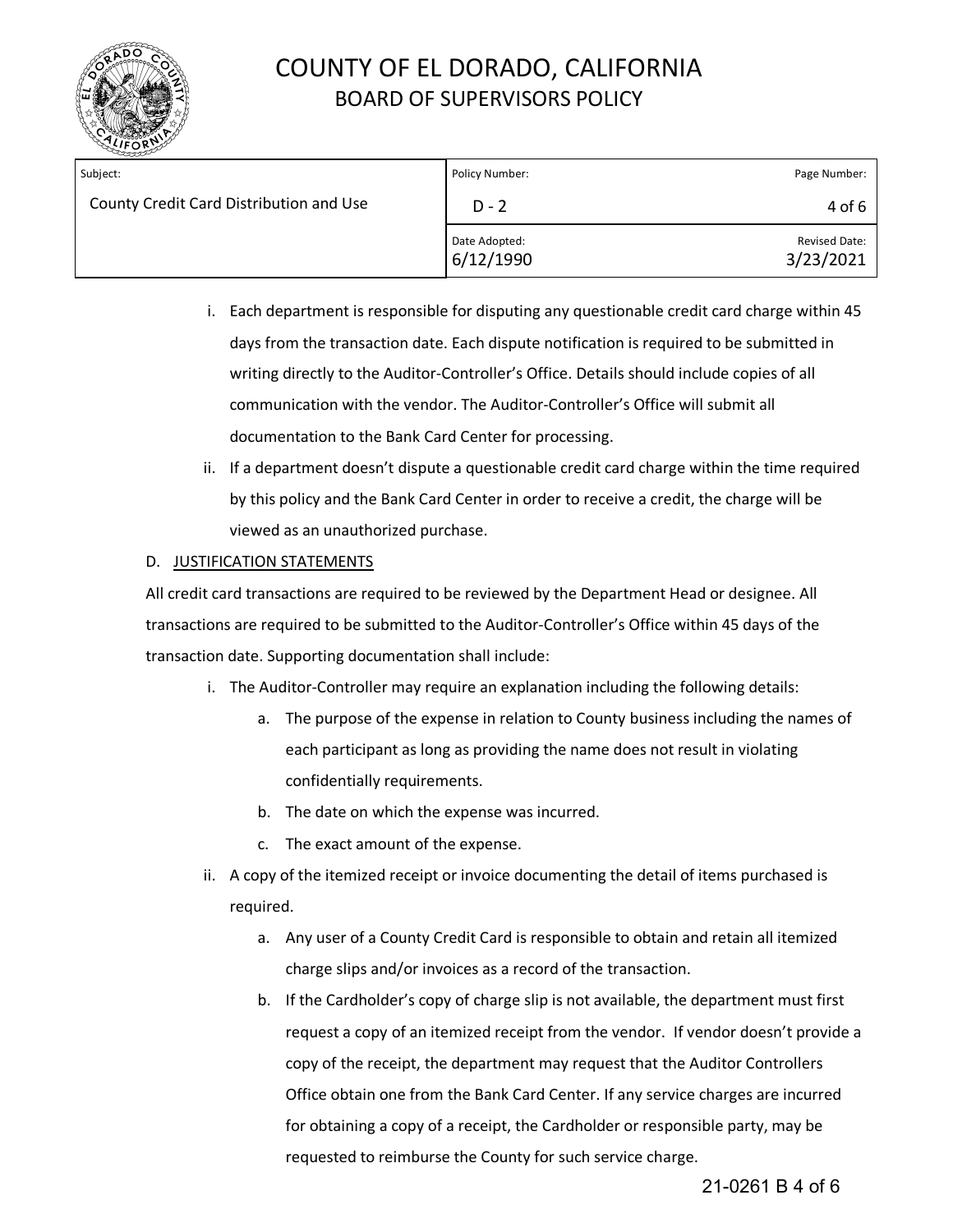

| Subject:                                | Policy Number:             | Page Number:                      |
|-----------------------------------------|----------------------------|-----------------------------------|
| County Credit Card Distribution and Use | $D - 2$                    | 5 of $6$                          |
|                                         | Date Adopted:<br>6/12/1990 | <b>Revised Date:</b><br>3/23/2021 |

- c. If an itemized receipt cannot be obtained, a memo justifying the reason for not having an itemized receipt must accompany the transaction. Such memo is required to be signed by Cardholder and Department Head or designee.
- iii. Cardholder's signature is required for all transactions. If Cardholder's signature is not obtainable, Department Head signature is required.

### E. UNAUTHORIZED CHARGES

All unauthorized charges not reimbursed to the County within 45 days from the transaction date due to misuse or from failure to dispute within time allotted, may be reported to the Board of Supervisors by the responsible department.

### III. LOST OR STOLEN CARDS

If a credit card is lost or stolen during normal business hours, contact the Auditor- Controller at (530) 621- 5487. If the loss occurred after normal business hours, on a weekend or holiday, the Bank Card Center must be notified immediately. It is the Department's responsibility to have the correct phone number for the Bank Card Center which is located on the back of each credit card. This notification will limit the County's financial liability for non-approved charges. A written statement must be sent to the Auditor-Controller on the first business day following the incident. When this statement is received, The Auditor-Controller will coordinate with the Bank Card Center to re-issue a credit card to the cardholder.

## IV. CARDHOLDER RESPONSIBILITIES WHEN TERMINATING EMPLOYMENT

If the cardholder submits his/her resignation and/or retirement notification, the Auditor-Controller must be notified. The cardholder must turn in his/her card to the Auditor-Controller and give a full and final accounting of charges. If this is not done prior to termination or retirement, the Department Head will be responsible for collecting any reimbursements owed to the County as a result of unauthorized transactions.